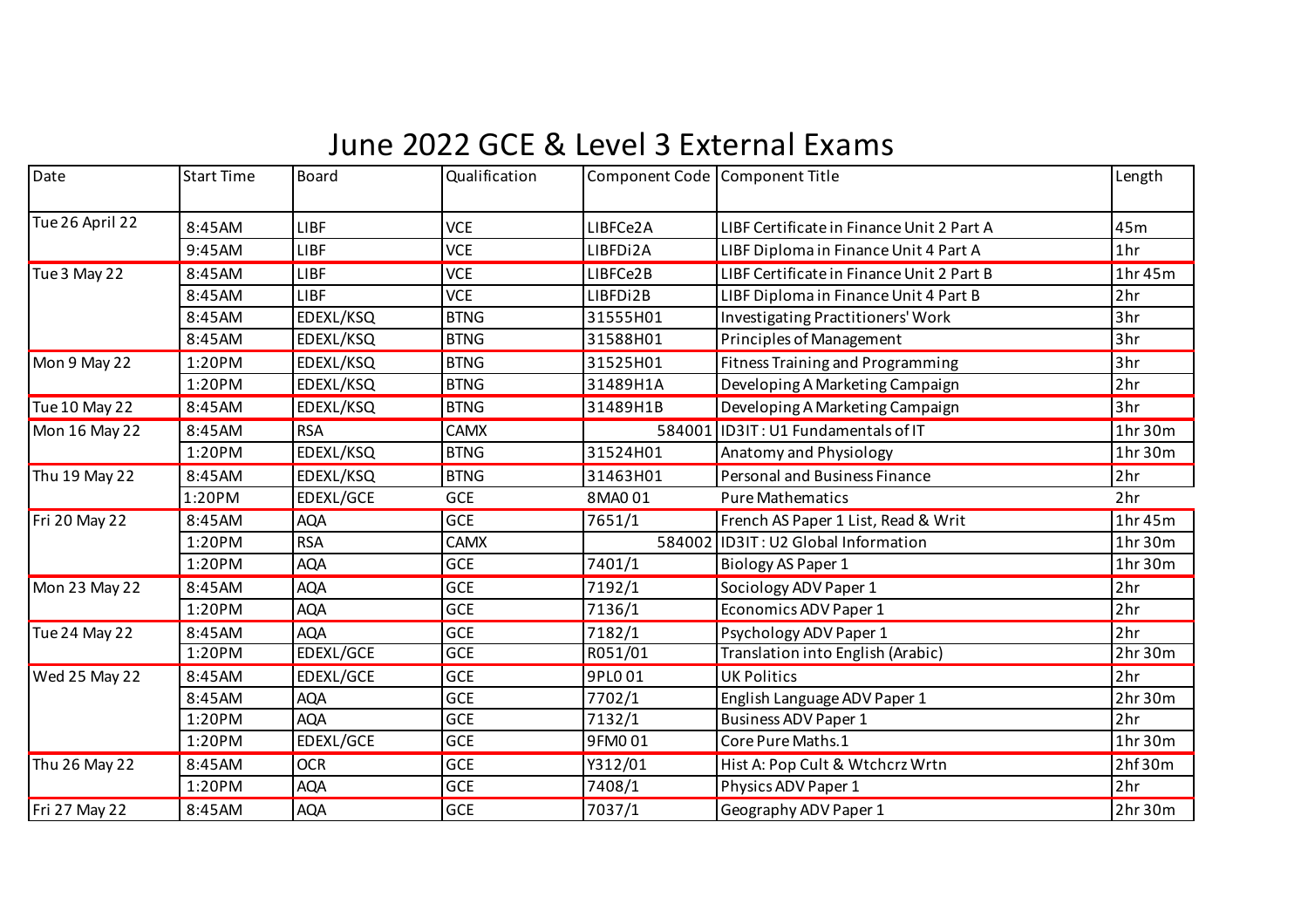|                |        |             |             | <b>Half Term</b> |                                           |                 |
|----------------|--------|-------------|-------------|------------------|-------------------------------------------|-----------------|
| Mon 6 June 22  | 1:20PM | <b>AQA</b>  | <b>GCE</b>  | 7702/2           | English Language ADV Paper 2              | 2hr 30m         |
|                | 1:20PM | <b>AQA</b>  | <b>GCE</b>  | 7136/2           | <b>Economics ADV Paper 2</b>              | 2hr             |
|                | 1:20PM | <b>AQA</b>  | <b>GCSE</b> | 8182/2           | <b>Psychology Paper 2</b>                 | 1hr45m          |
| Tue 7 June 22  | 8:45AM | EDEXL/GCE   | <b>GCE</b>  | 9ET0 01          | Drama                                     | 2hr 30m         |
|                | 1:20PM | EDEXL/GCE   | <b>GCE</b>  | 9MA001           | <b>Pure Mathematics 1</b>                 | 2hr             |
|                | 1:20PM | <b>AQA</b>  | <b>GCE</b>  | 7192/2           | Sociology ADV Paper 2                     | 2hr             |
| Wed 8 June 22  | 8:45AM | <b>AQA</b>  | <b>GCE</b>  | 7182/2           | Psychology ADV Paper 2                    | 2hr             |
|                | 8:45AM | <b>AQA</b>  | <b>GCE</b>  | 7651/2           | French AS Paper 2 Writing                 | 1hr 30m         |
|                | 1:20PM | <b>AQA</b>  | <b>GCE</b>  | 7037/2           | Geography ADV Paper 2                     | 2hr30m          |
|                | 1:20PM | EDEXL/GCE   | <b>GCE</b>  | 9FM002           | Core Pure Maths.2                         | 1hr 30m         |
|                | 1:20PM | EDEXL/GCE   | <b>GCE</b>  | 9AA002           | <b>Translation into Arabic</b>            | 2hr 30m         |
|                | 1:20PM | EDEXL/GCE   | <b>GCE</b>  | 8MA002           | <b>Statistics &amp; Mechanics</b>         | 1hr 15m         |
| Thu 9 June 22  | 8:45AM | <b>AQA</b>  | <b>GCE</b>  | 7132/2           | <b>Business ADV Paper 2</b>               | 2hr             |
|                | 8:45AM | Camb Assess | <b>GCE</b>  | STP <sub>2</sub> | STEP 2 Exam                               | 3hr             |
|                | 1:20PM | EDEXL/GCE   | <b>GCE</b>  | 9PL002           | <b>UK Government</b>                      | 2hr             |
|                | 1:20PM | <b>AQA</b>  | <b>GCE</b>  | 7402/1           | <b>Biology ADV Paper 1</b>                | 2hr             |
|                | 1:20PM | <b>AQA</b>  | <b>GCE</b>  | 7401/2           | <b>Biology AS Paper 2</b>                 | 1hr 30m         |
|                | 1:20PM | <b>AQA</b>  | <b>GCE</b>  | 7552/1           | D & T: Product Design ADV Paper 1         | 2hr 30m         |
| Fri 10 June 22 | 8:45AM | <b>OCR</b>  | <b>GCE</b>  | Y113/01          | History A: Britain 1930-1997 Wrtn         | 1hr30m          |
|                | 1:20PM | <b>AQA</b>  | <b>GCE</b>  | 7408/2           | Physics ADV Paper 2                       | 2hr             |
| Mon 13 June 22 | 8:45AM | <b>AQA</b>  | <b>GCE</b>  | 7652/1           | French ADV Paper 1 List, Read & Writ      | 2hr 30m         |
|                | 8:45AM | <b>AQA</b>  | <b>GCE</b>  | 7405/1           | Chemistry ADV Paper 1                     | 2hr             |
|                | 8:45AM | <b>AQA</b>  | <b>GCE</b>  | 7192/3           | Sociology ADV Paper 3                     | 2hr             |
|                | 1:20PM | <b>AQA</b>  | <b>GCE</b>  | 7136/3           | Economics ADV Paper 3                     | 2hr             |
| Tue 14 June 22 | 1:20PM | EDEXL/GCE   | <b>GCE</b>  | 9AA003           | Listening, Reading, Writing Arabic        | 2hr30m          |
|                | 1:20PM | EDEXL/GCE   | <b>GCE</b>  | 9MA002           | <b>Pure Mathematics 2</b>                 | 2hr             |
| Wed 15 June 22 | 8:45AM | EDEXL/GCE   | <b>GCE</b>  | 9ET002           | Prose                                     | 1hr 15m         |
|                | 1:20PM | LIBF        | <b>VCE</b>  | LIBFDi2RA        | LIBF Diploma in Finance Unit 4 Part A     | 1 <sub>hr</sub> |
|                | 2:00PM | LIBF        | <b>VCE</b>  | LIBFCe2RA        | LIBF Certificate in Finance Unit 2 Part A | 45m             |
| Thu 16 June 22 | 8:45AM | <b>AQA</b>  | <b>GCE</b>  | 7408/3/D         | Physics ADV P3 Sections A & B Opt D       | 2hr             |
|                | 8:45AM | <b>AQA</b>  | <b>GCE</b>  | 7182/3           | Psychology ADV Paper 3                    | 2hr             |
|                | 1:20PM | <b>AQA</b>  | <b>GCE</b>  | 7132/3           | <b>Business ADV Paper 3</b>               | 2hr             |
| Fri 17 June 22 | 8:45AM | EDEXL/GCE   | <b>GCE</b>  | 9PLO3A           | Comparative Politics-Usa                  | 2hr             |